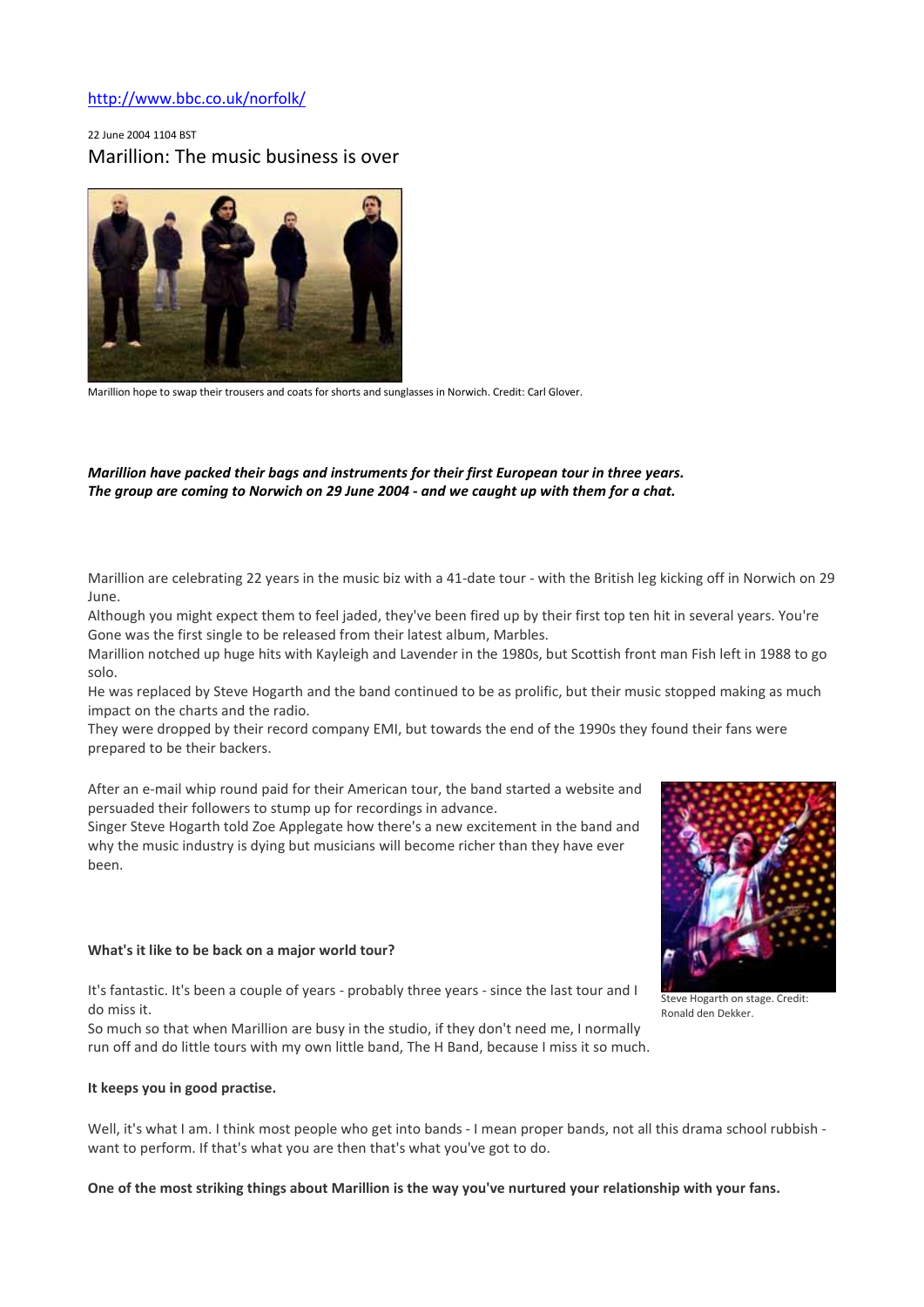It's something that's come from the fans really. For whatever reason our music elicits a deep-seated reaction from the people who get it.

People either get what we do or don't because what we do doesn't work terribly well on a superficial 'let's listen to it why we're doing the ironing way.'

It's music you have to listen to and if you make the effort with it then it hits you a lot deeper than a lot of pop or rock 'n' roll.

So the people who get it really get it and become submerged in it and very fanatical.

It's elicited this very loyal following globally and we found the fans hustle us and say can we help, can we contribute in some way.

Also as a band we've been around so long that there were people who were 18, 19 when they first started listening to the band.

Now they're running companies - I even get e-mails from the occasional government minister who says. 'I'm a really big fan.'

We had somebody from the British council in Rome e-mail us yesterday because he wants to come to the show. We're in this situation where certain number of our fans are able to help us in all sorts of ways.

Fans who aren't government ministers or whatever are just as keen to put stickers up around the town or hand out flyers.

We've gradually built up this relationship where it's like a church.

# One of the tools you've used to build that following is the internet and you've embraced its potential perhaps more than any other band. Why did you do that?

We were one of the first bands to have a web site. The reason for that came from the American fans. We told the American fans in 1997 that we weren't able to go to the States because we couldn't afford it. Normally, when we play in America we only do little club tours and we lose £30-40,000. At that point we couldn't justify throwing that amount of money in.

We told the American fan club that we wouldn't be touring the States and some guy put a note up on an internet forum saying 'I want Marillion to come here and I'd rather see them in my home country then have to get a plane.' This guy said, 'I'm going to open a bank account and if there's anyone else out there in the States who wants to contribute I'm going to raise some money.'

They raised \$60,000 and gave it to us and said come and play! We went and toured in America and the money covered all the costs.

Firstly, that made us wake up to how important the internet was going to be and secondly it woke us up to the fact that our fans would do anything for us.

While we on tour we found a college kid, Erik Nielsen, who knew how to program websites. We stole him, moved him to England and he works with us to this day. He programs the website every day, so it's totally up-to-date. We began collecting data on our fans. Back then we only had 5-6,000 e-mail addresses which was the total membership of our fan club.

At the moment we're just over 50,000. So we can send an e-mail to 50,000 fans and let them know what we're doing. The internet has made us free and to a great extent it's been responsible for us not needing a record label any more.

# You've revolutionised the way in which bands can work and you do everything in-house. Do you think Marillion pose a threat to the record industry majors?

I think new technology poses a threat to them. I think the music business is probably over and it will cease to exist in the next five to ten years. Music is probably going to become free.

Once everybody has got broadband connections - and in the developed world that will happen in the next five years or so - then it's going to be perfectly simple for you to e-mail your best friend and attach an album.

I know there's a lot of fuss going on about peer-to-peer and people sharing music and how terrible it is and it's illegal and let's prosecute.

But I don't think they'll be able to make it stick in the long-term and I don't think they'll be able to encode music sufficiently well to stop it being shared.

The consequence is music will become free and quite a long time before that the major labels will fall over and go broke. I think that would be a really good thing for music.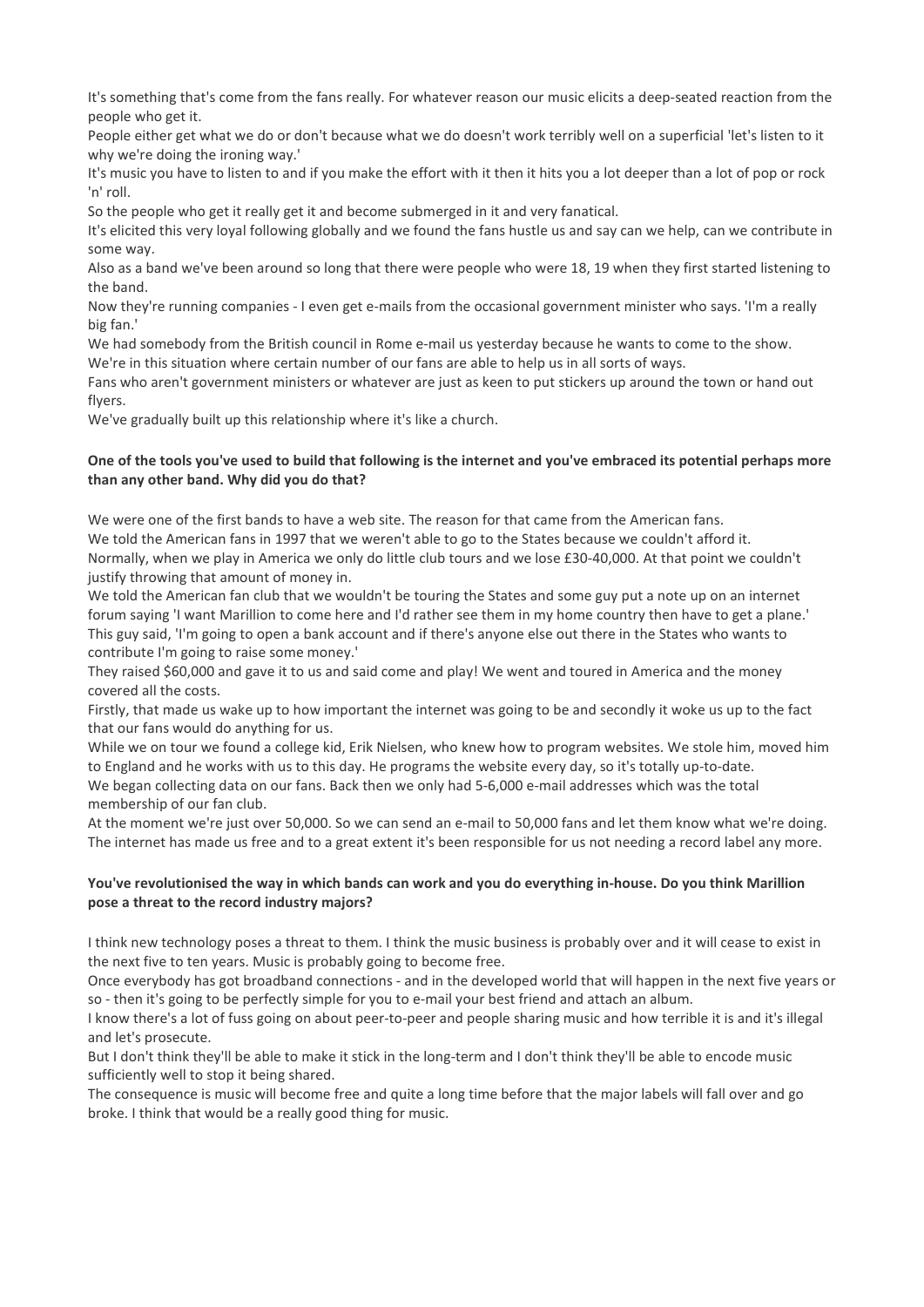*Marillion's Steve Hogarth told Zoe Applegate on the eve of the band's British tour leg how they might have split up if it wasn't for the internet.*

# Do you think younger artists who need a stash of money to develop their sound and for promotion will lose out? Your name is well-established and you've been able to trade on that.

No, I disagree. The reason our name is well-established is we did what proper bands do.

Marillion toured around and played all the little clubs and got changed in the gents' toilets which bands have always had to do for the first five, six, seven even ten years they're together.

In the old days you used to do that to develop yourself as an artist, try and build up a following and get a buzz going with your fingers crossed that one day you'd get a record deal.

All that will happen in the future is bands will spend the same amount of time playing around, living on fresh air. Every time you play a show you'll say, 'If anyone here likes what we do leave us your e-mail address... we'll use it to keep you abreast of what we're doing.'

If the band is doing something sufficiently unique or interesting that people are genuinely excited, then they'll subscribe.

Anyone who's doing something interesting will end up with a core fanbase of 5-10,000 people, who are happy to send them £5 so they can make a record.

If they're any good the fact that their music is free means it will spread like wildfire. All there will be is word-of-mouth. The kind of market-led artists - the boys bands, the Britney Spears - will cease to exist because there'll be no money in it. Artists will have to justify themselves to the public to exist.

If there are sufficient people who are turned on by what they do, then artists will make more money then they've ever done before.

We're going to be richer than we've ever been once the music business stops existing.

# I spoke to a fan who said liking Marillion involved more than just appreciating your music - it involved belonging to a community. How important has that community-feel been to your band?

I don't know.

What is true that the last album we made - we could have made a successful album by signing to an independent label - they would have given us an advance and money to record. Then they would have put it out in the shops.

It would have been successful just the same, but we wouldn't have earned that much money out of it.

The whole point of the music business is that it gets all the money and pays the artist almost nothing.

You can say, 'Well, how come Sting's a millionaire?' But for every £1m Sting's ever earned someone else has had £50m.

It's a hard question to answer, but the truth is we've been able to lose the need to sign a record deal by turning around to our fans and saying, 'Hey, why don't you buy our next album now before we've recorded it.'

It's the fact the fans believe in what we do and they trust us with their money that's enabled us to move forward and have a top 10 hit in 20 years or something.



The cover of Marillion's new album, Marbles.

## What did you do when you heard the first single from Marbles had got to number seven?

I laughed for 10 minutes. I thought it was incredibly funny! Nothing's changed - we've been making really good music, as far as I'm concerned, since I joined the band in 1989.

## Do you think Marillion would still be going without the internet?

Possibly not because I think we might have split up out of frustration. We would have felt that we weren't getting anywhere with the way it used to be.